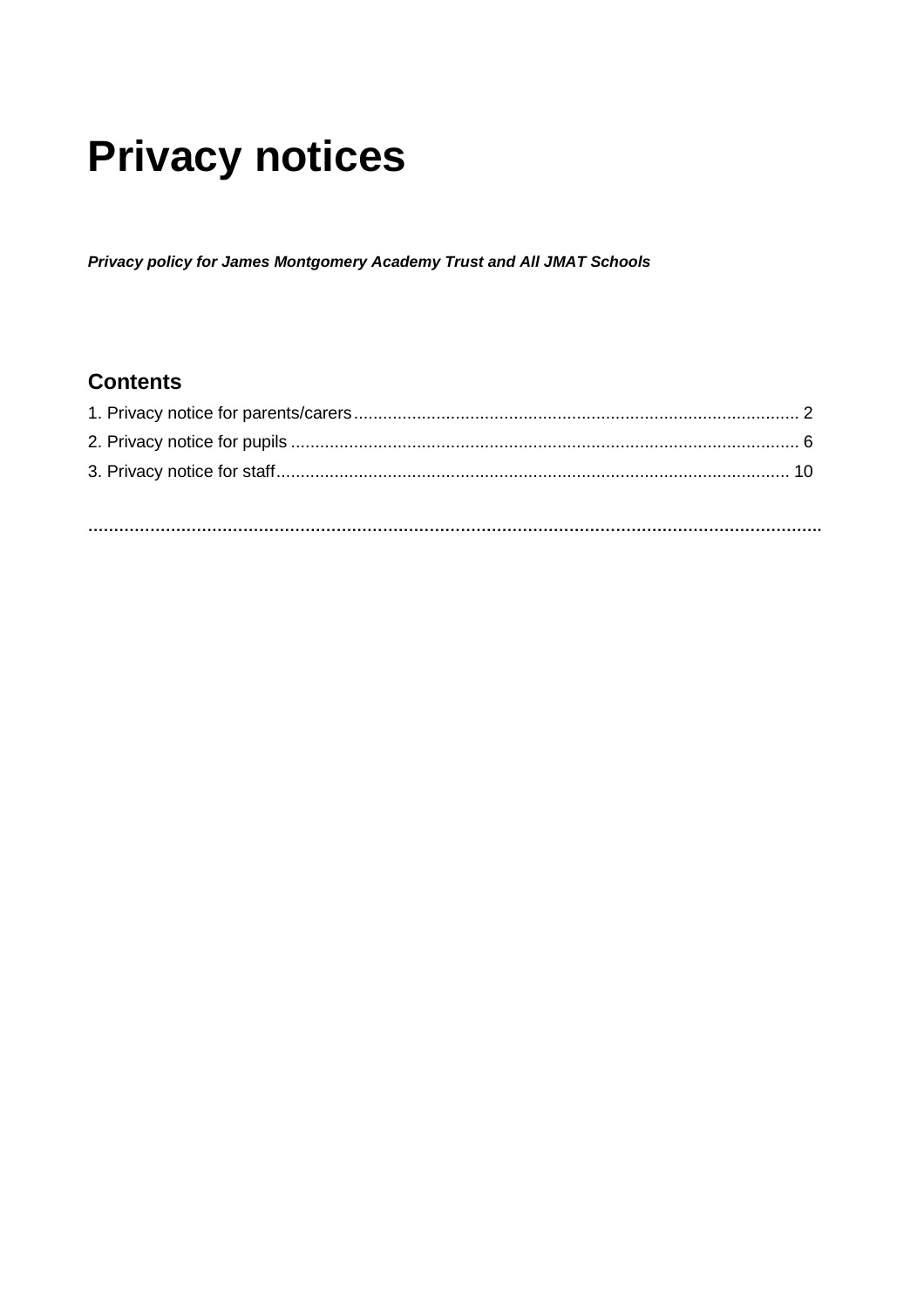# **1. Privacy notice for parents/Carers**

Under data protection law, individuals have a right to be informed about how the school uses any personal data that we hold about them. We comply with this right by providing 'privacy notices' to individuals where we are processing their personal data.

This privacy notice explains how we collect, store and use personal data about **pupils**.

We, Wath C of E Primary, are the 'data controller' for the purposes of data protection law.

Our data protection officer is Joan Wood (see 'Contact us' below).

#### **The personal data we hold**

*.*

Personal data that we may collect, use, store and share (when appropriate) about pupils includes, but is not restricted to:

- Contact details, contact preferences, date of birth, identification documents
- Results of internal assessments and externally set tests
- Pupil and curricular records
- Characteristics, such as ethnic background, eligibility for free school meals, or special educational needs
- Exclusion information
- Details of any medical conditions, including physical and mental health
- Attendance information
- Safeguarding information
- Details of any support received, including care packages, plans and support providers
- Photographs
- CCTV images captured in school

We may also hold data about pupils that we have received from other organisations, including other schools, local authorities and the Department for Education.

#### **Why we use this data**

We use this data to:

- Support pupil learning
- Monitor and report on pupil progress
- Provide appropriate pastoral care
- Protect pupil welfare
- Assess the quality of our services
- Administer admissions waiting lists
- Carry out research
- Comply with the law regarding data sharing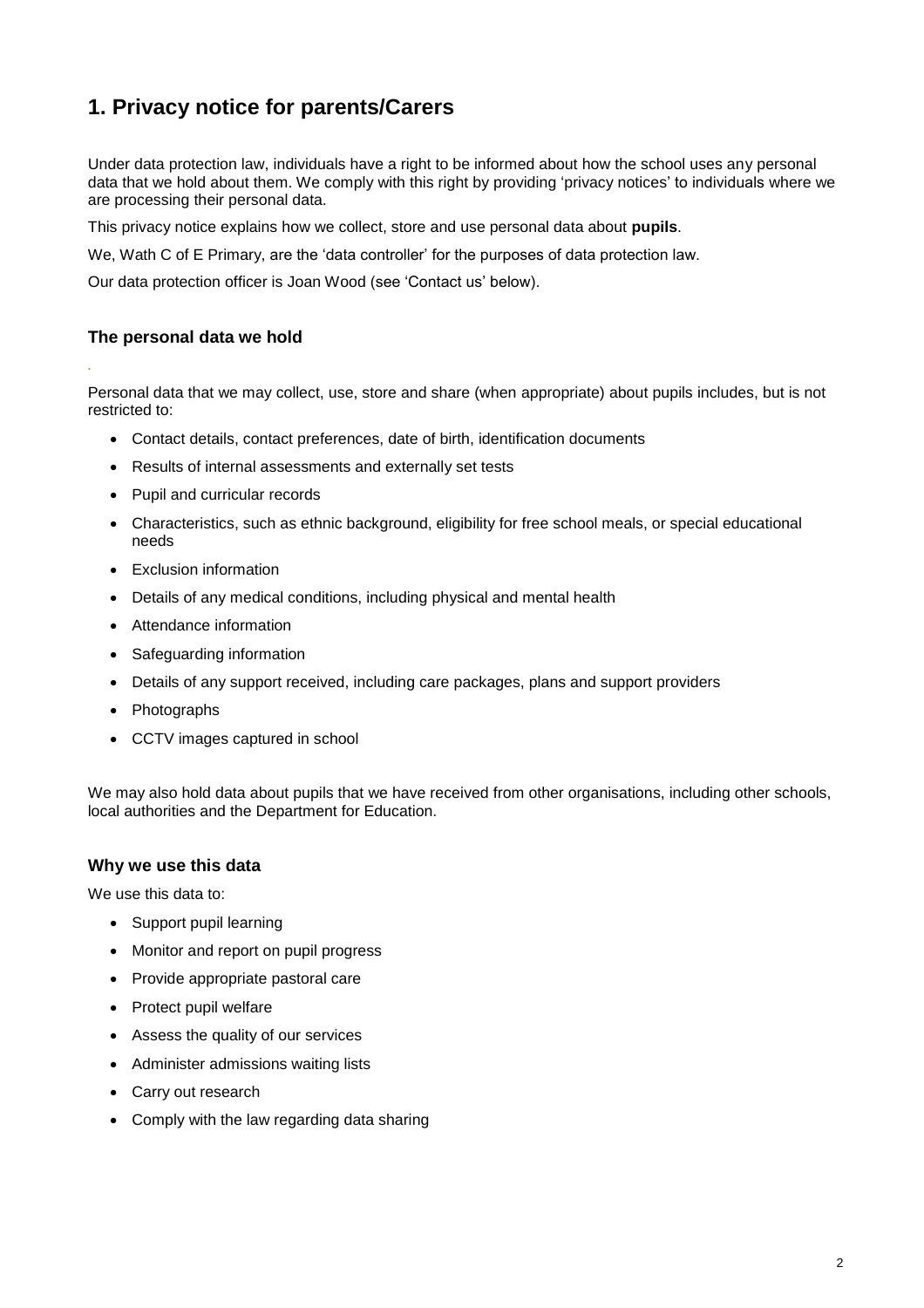# **Our legal basis for using this data**

We only collect and use pupils' personal data when the law allows us to. Most commonly, we process it where:

- We need to comply with a legal obligation
- We need it to perform an official task in the public interest

Less commonly, we may also process pupils' personal data in situations where:

- We have obtained consent to use it in a certain way
- We need to protect the individual's vital interests (or someone else's interests)

Where we have obtained consent to use pupils' personal data, this consent can be withdrawn at any time. We will make this clear when we ask for consent, and explain how consent can be withdrawn.

Some of the reasons listed above for collecting and using pupils' personal data overlap, and there may be several grounds which justify our use of this data.

# **Collecting this information**

While the majority of information we collect about pupils is mandatory, there is some information that can be provided voluntarily.

Whenever we seek to collect information from you or your child, we make it clear whether providing it is mandatory or optional. If it is mandatory, we will explain the possible consequences of not complying.

#### **How we store this data**

We keep personal information about pupils while they are attending our school. We may also keep it beyond their attendance at our school if this is necessary in order to comply with our legal obligations. Our records management policy sets out how long we keep information about pupils.

Our records management policy can be viewed at www.

# **Data sharing**

We do not share information about pupils with any third party without consent unless the law and our policies allow us to do so.

Where it is legally required, or necessary (and it complies with data protection law) we may share personal information about pupils with:

- *Our local authority – to meet our legal obligations to share certain information with it, such as safeguarding concerns and exclusions*
- *The Department for Education*
- *The pupil's family and representatives*
- *Educators and examining bodies*
- *Our regulator [specify as appropriate, e.g. Ofsted, Independent Schools Inspectorate]*
- *Suppliers and service providers – to enable them to provide the service we have contracted them for*
- *Financial organisations*
- *Central and local government*
- *Our auditors*
- *Survey and research organisations*
- *Health authorities*
- *Security organisations*
- *Health and social welfare organisations*
- *Professional advisers and consultants*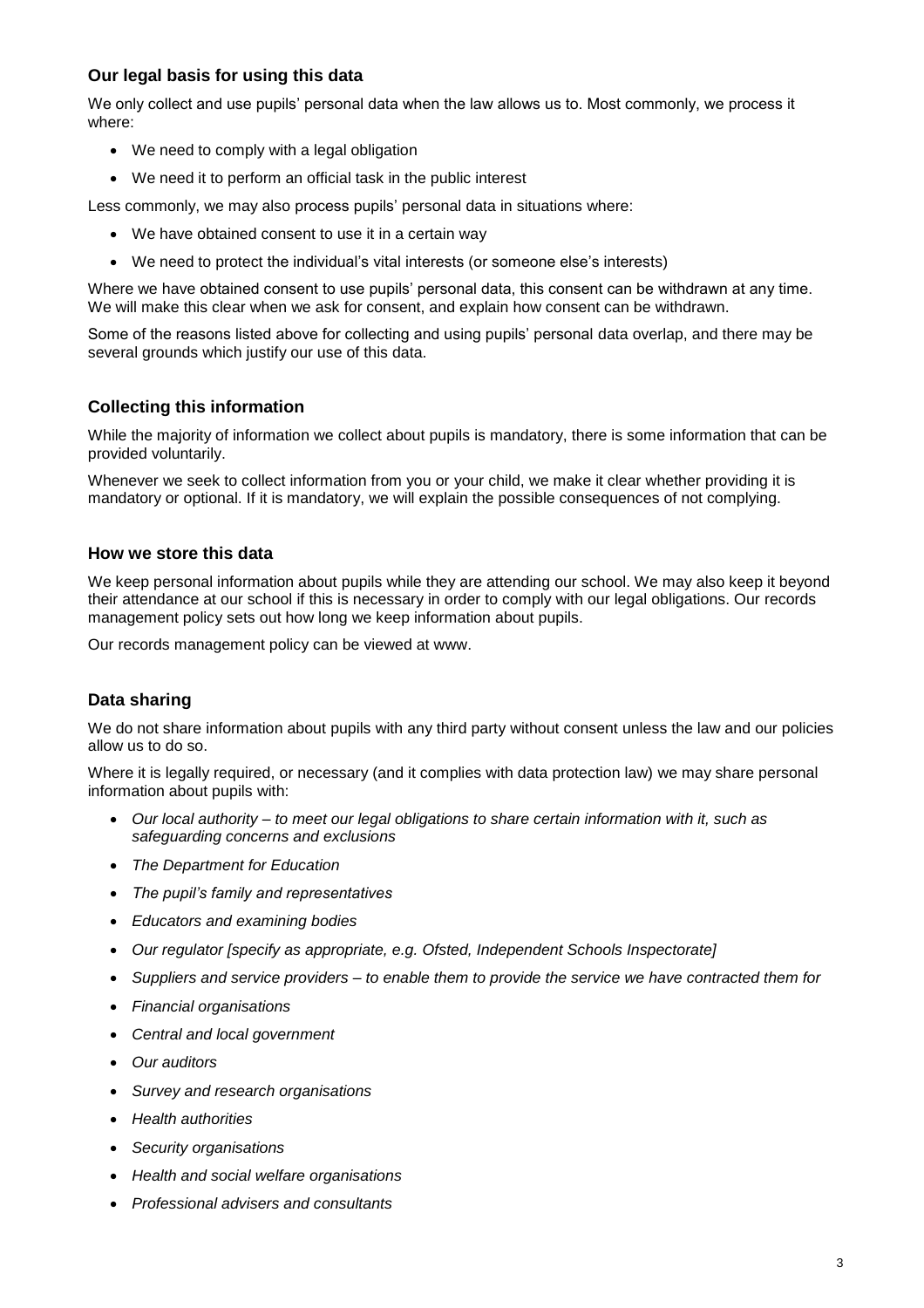- Police forces, courts, tribunals
- *Professional bodies*
- *Teachers2Parents*
- *Otrack*

#### **National Pupil Database**

We are required to provide information about pupils to the Department for Education as part of statutory data collections such as the school census and early years census

Some of this information is then stored in the [National Pupil Database](https://www.gov.uk/government/publications/national-pupil-database-user-guide-and-supporting-information) (NPD), which is owned and managed by the Department and provides evidence on school performance to inform research.

The database is held electronically so it can easily be turned into statistics. The information is securely collected from a range of sources including schools, local authorities and exam boards.

The Department for Education may share information from the NPD with other organisations which promote children's education or wellbeing in England. Such organisations must agree to strict terms and conditions about how they will use the data.

For more information, see the Department's webpage on [how it collects and shares research data.](https://www.gov.uk/data-protection-how-we-collect-and-share-research-data)

You can also [contact the Department for Education](https://www.gov.uk/contact-dfe) with any further questions about the NPD.

#### **Transferring data internationally**

Where we transfer personal data to a country or territory outside the European Economic Area, we will do so in accordance with data protection law.

# **Parents and pupils' rights regarding personal data**

Individuals have a right to make a **'subject access request'** to gain access to personal information that the school holds about them.

Parents/Carers can make a request with respect to their child's data where the child is not considered mature enough to understand their rights over their own data (usually under the age of 12), or where the child has provided consent.

Parents also have the right to make a subject access request with respect to any personal data the school holds about them.

If you make a subject access request, and if we do hold information about you or your child, we will:

- Give you a description of it
- Tell you why we are holding and processing it, and how long we will keep it for
- Explain where we got it from, if not from you or your child
- Tell you who it has been, or will be, shared with
- Let you know whether any automated decision-making is being applied to the data, and any consequences of this
- Give you a copy of the information in an intelligible form

Individuals also have the right for their personal information to be transmitted electronically to another organisation in certain circumstances.

If you would like to make a request please contact our data protection officer.

Academies, including free schools, and independent schools: there is no automatic parental right of access to the educational record in our setting, however, we have chosen to provide this if requested. All requests must be submitted in writing to the data controller, giving details of what information is required and proof of identity. Please see our subject access data request form available at [www.wathcofe.co.uk](http://www.wathcofe.co.uk/) We do not make a charge for this request.

#### **Other rights**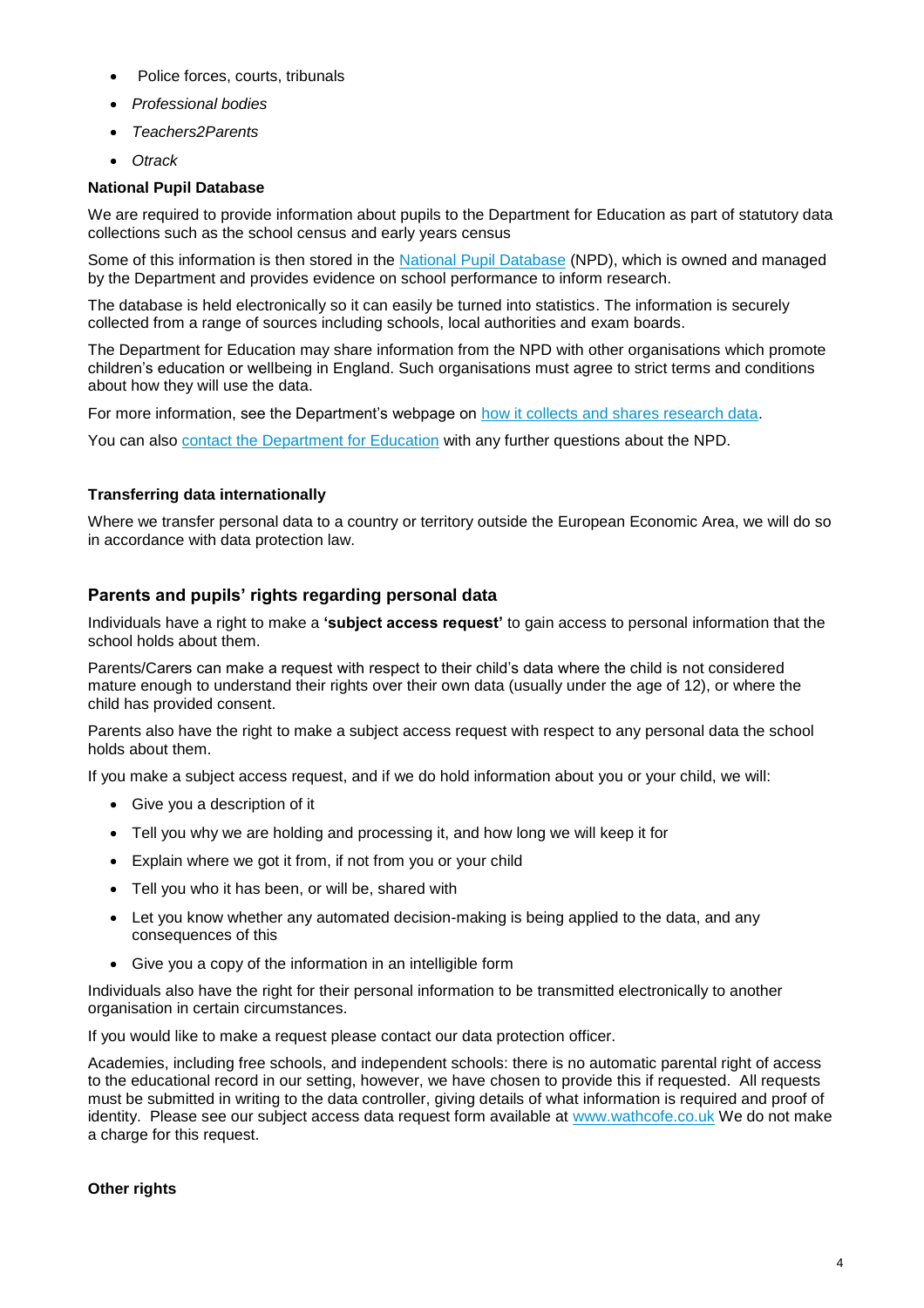Under data protection law, individuals have certain rights regarding how their personal data is used and kept safe, including the right to:

- Object to the use of personal data if it would cause, or is causing, damage or distress
- Prevent it being used to send direct marketing
- Object to decisions being taken by automated means (by a computer or machine, rather than by a person)
- In certain circumstances, have inaccurate personal data corrected, deleted or destroyed, or restrict processing
- Claim compensation for damages caused by a breach of the data protection regulations

To exercise any of these rights, please contact our data protection officer. All requests must be submitted in writing to the data controller, giving details of what information is required and proof of identity. Please see our subject access data request form available at www.wathcofe.co.uk

#### **Complaints**

We take any complaints about our collection and use of personal information very seriously.

If you think that our collection or use of personal information is unfair, misleading or inappropriate, or have any other concern about our data processing, please raise this with us in the first instance.

To make a complaint, please contact our data protection officer.

Alternatively, you can make a complaint to the Information Commissioner's Office:

- Report a concern online at<https://ico.org.uk/concerns/>
- Call 0303 123 1113
- Or write to: Information Commissioner's Office, Wycliffe House, Water Lane, Wilmslow, Cheshire, SK9 5AF

#### **Contact us**

If you have any questions, concerns or would like more information about anything mentioned in this privacy notice, please contact our **data protection officer**:

- Joan Wood 01709763905 [jwood@be.jmat.org.uk](mailto:jwood@be.jmat.org.uk)
- *This notice is based on the [Department for Education's model privacy notice](https://www.gov.uk/government/publications/data-protection-and-privacy-privacy-notices) for pupils, amended for parents and to reflect the way we use data in this school.*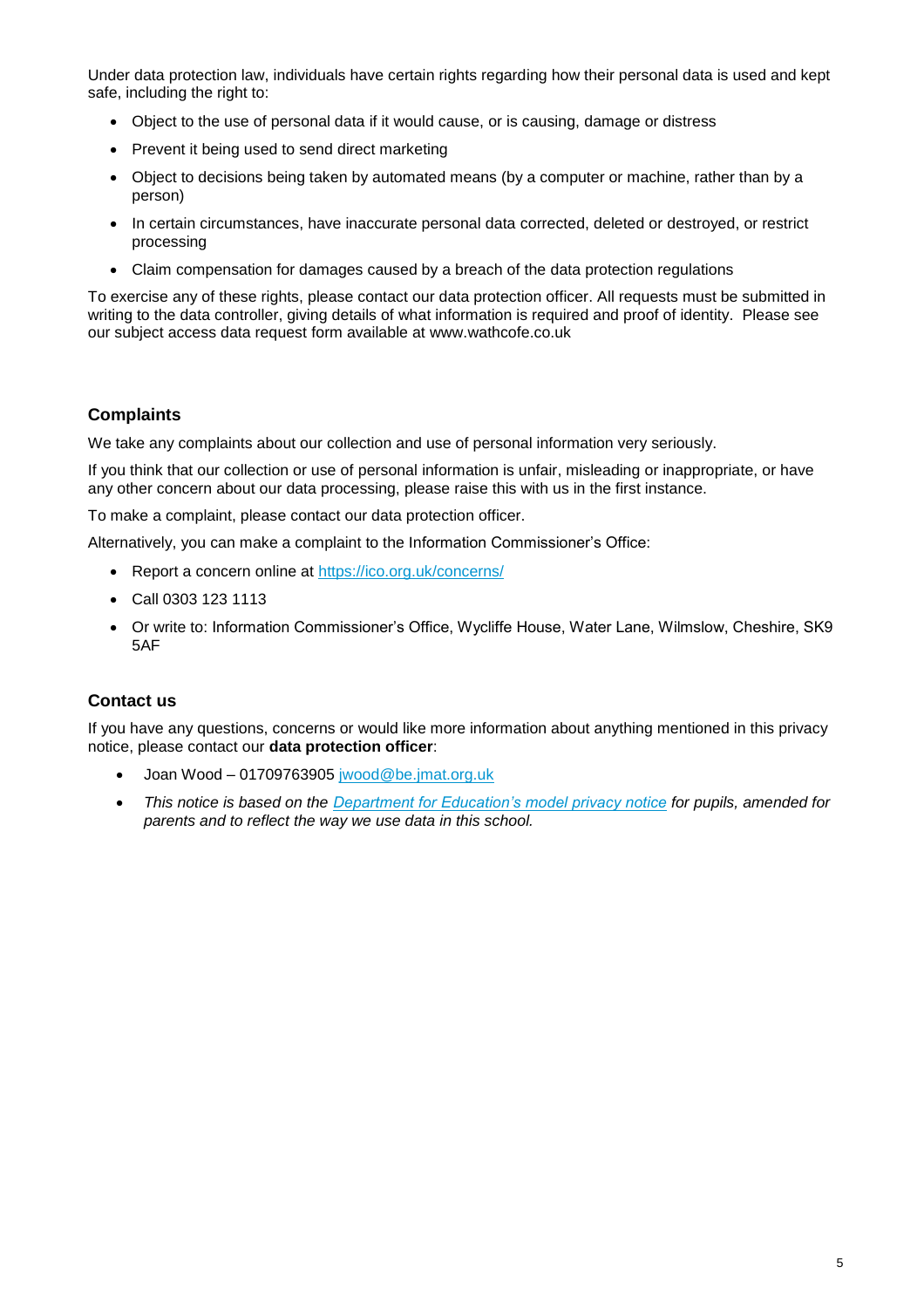# **2. Privacy notice for pupils**

*.*

You have a legal right to be informed about how our school uses any personal information that we hold about you. To comply with this, we provide a 'privacy notice' to you where we are processing your personal data.

This privacy notice explains how we collect, store and use personal data about you.

We, Wath C of E Primary are the 'data controller' for the purposes of data protection law.

Our data protection officer is Joan Wood (see 'Contact us' below).

# **The personal data we hold**

We hold some personal information about you to make sure we can help you learn and look after you at school.

For the same reasons, we get information about you from some other places too – like other schools, the local council and the government.

This information includes:

- Your contact details
- Your test results
- Your attendance records
- Your characteristics, like your ethnic background or any special educational needs
- Any medical conditions you have
- Details of any behaviour issues or exclusions
- Photographs
- CCTV images

#### **Why we use this data**

We use this data to help run the school, including to:

- Get in touch with you and your parents when we need to
- Check how you're doing in exams and work out whether you or your teachers need any extra help
- Track how well the school as a whole is performing
- Look after your wellbeing

#### **Our legal basis for using this data**

We will only collect and use your information when the law allows us to. Most often, we will use your information where:

- We need to comply with the law
- We need to use it to carry out a task in the public interest (in order to provide you with an education)

Sometimes, we may also use your personal information where:

- You, or your parents/Carers have given us permission to use it in a certain way
- We need to protect your interests (or someone else's interest)

Where we have got permission to use your data, you or your parents/Carers may withdraw this at any time. We will make this clear when we ask for permission, and explain how to go about withdrawing consent.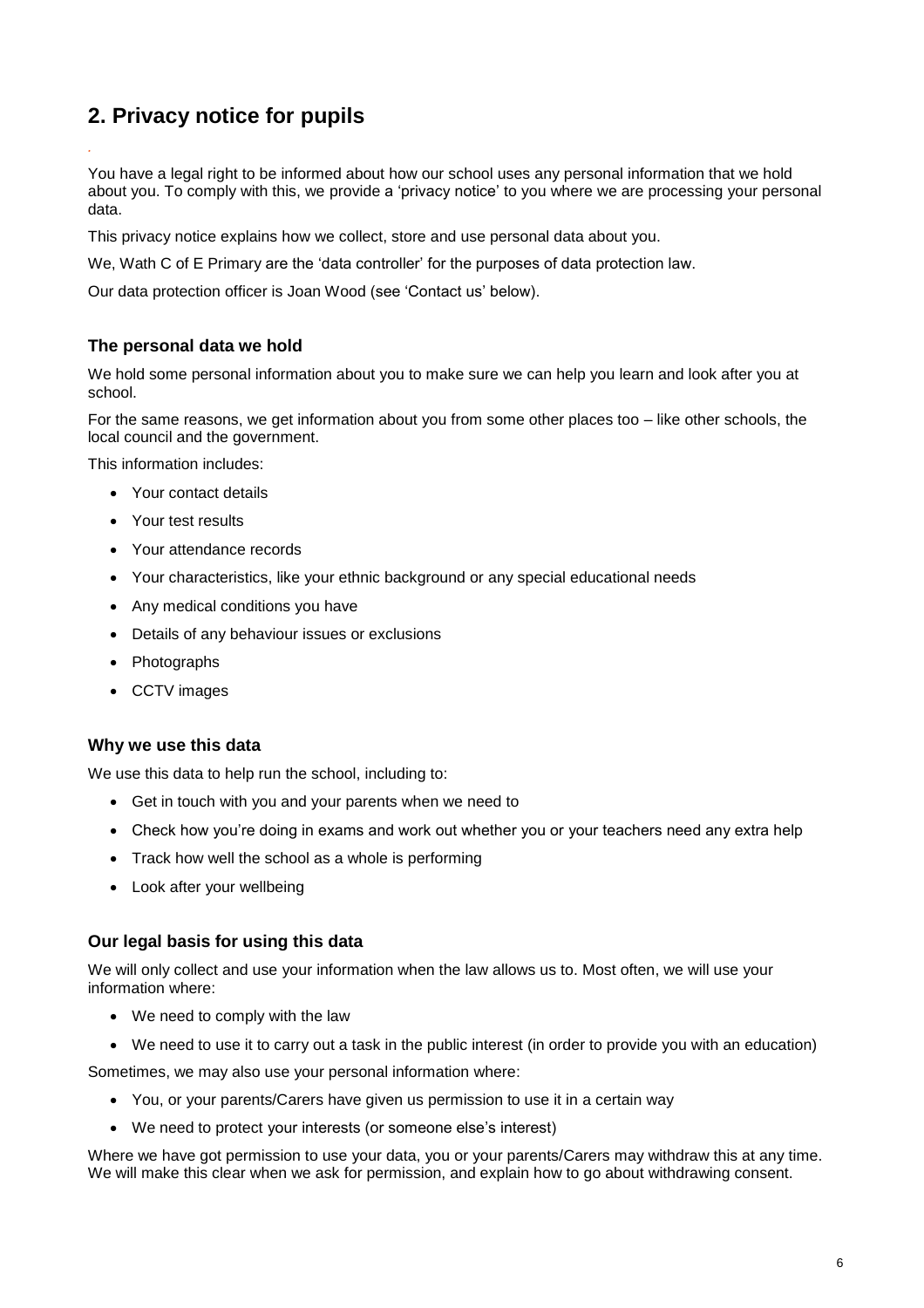Some of the reasons listed above for collecting and using your information overlap, and there may be several grounds which mean we can use your data.

### **Collecting this information**

While in most cases you, or your parents/Carers, must provide the personal information we need to collect, there are some occasions when you can choose whether or not to provide the data.

We will always tell you if it's optional. If you must provide the data, we will explain what might happen if you don't.

#### **How we store this data**

We will keep personal information about you while you are a pupil at our school. We may also keep it after you have left the school, where we are required to by law.

We have a records management policy which sets out how long we must keep information about pupils.

Our policy can be viewed at www.wathcofe.co.uk.

#### **Data sharing**

We do not share personal information about you with anyone outside the school without permission from you or your parents/Carers, unless the law and our policies allow us to do so.

Where it is legally required, or necessary for another reason allowed under data protection law, we may share personal information about you with:

- *Our local authority – to meet our legal duties to share certain information with it, such as concerns about pupils' safety and exclusions*
- *The Department for Education (a government department)*
- *Your family and representatives*
- *Educators and examining bodies – for Statutory testing and data comparison*
- *Our regulator (the organisation or "watchdog" that supervises us), e.g. Ofsted, Independent Schools Inspectorate]*
- *Suppliers and service providers – so that they can provide the services we have contracted them for*
- *Central and local government*
- *Health authorities*
- *Health and social welfare organisations*
- *Professional advisers and consultants*
- *Police forces, courts, tribunals*
- *Professional bodies*

#### **National Pupil Database**

We are required to provide information about you to the Department for Education (a government department) as part of data collections such as the school census.

Some of this information is then stored in the [National Pupil Database,](https://www.gov.uk/government/publications/national-pupil-database-user-guide-and-supporting-information) which is managed by the Department for Education and provides evidence on how schools are performing. This, in turn, supports research.

The database is held electronically so it can easily be turned into statistics. The information it holds is collected securely from schools, local authorities, exam boards and others.

The Department for Education may share information from the database with other organisations which promote children's education or wellbeing in England. These organisations must agree to strict terms and conditions about how they will use your data.

You can find more information about this on the Department for Education's webpage on [how it collects and](https://www.gov.uk/data-protection-how-we-collect-and-share-research-data)  [shares research data.](https://www.gov.uk/data-protection-how-we-collect-and-share-research-data)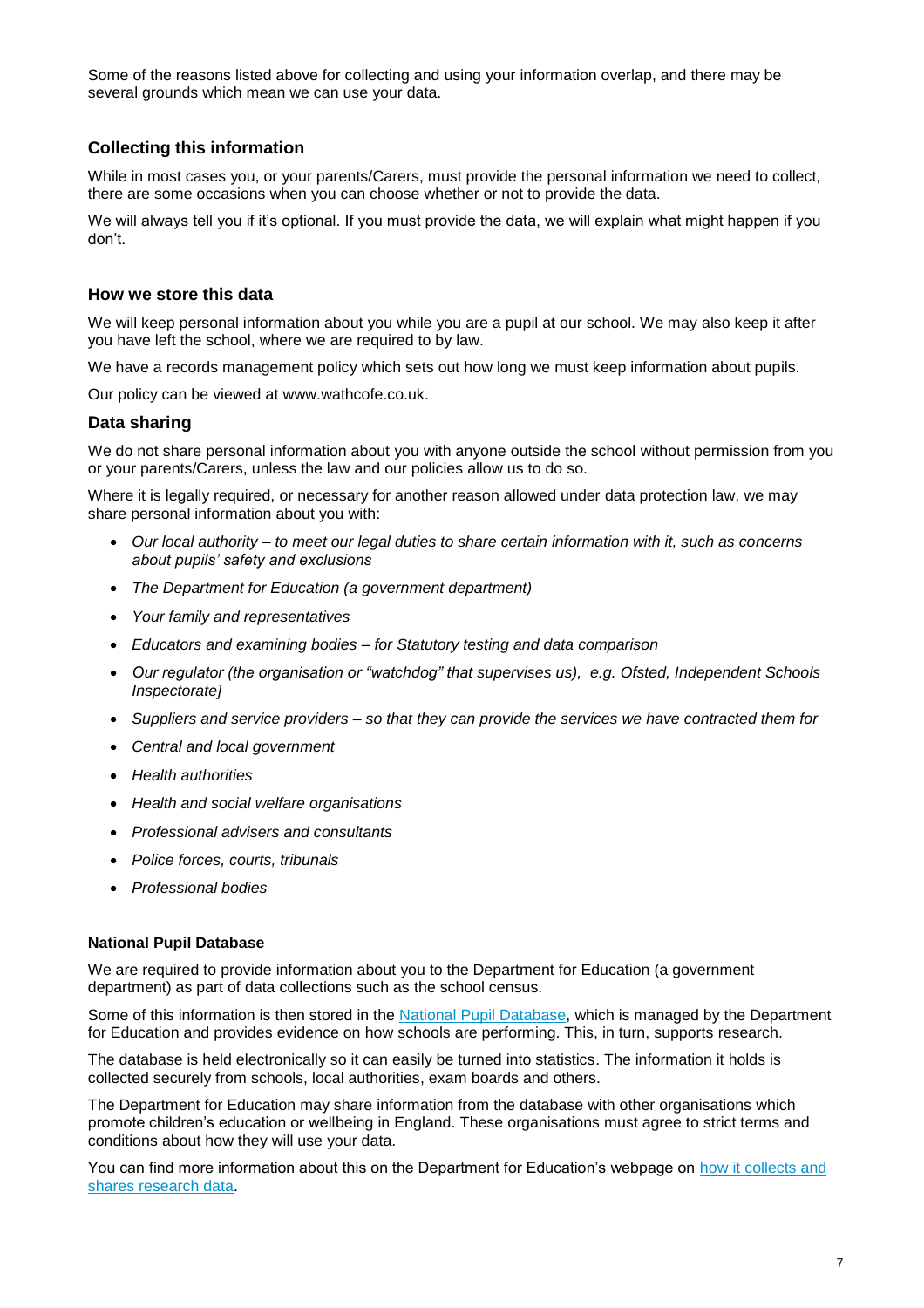You can also [contact the Department for Education](https://www.gov.uk/contact-dfe) if you have any questions about the database.

#### **Transferring data internationally**

Where we share data with an organisation that is based outside the European Economic Area, we will protect your data by following data protection law.

#### **Your rights**

#### **How to access personal information we hold about you**

You can find out if we hold any personal information about you, and how we use it, by making a **'subject access request'**, as long as we judge that you can properly understand your rights and what they mean.

If we do hold information about you, we will:

- Give you a description of it
- Tell you why we are holding and using it, and how long we will keep it for
- Explain where we got it from, if not from you or your parents
- Tell you who it has been, or will be, shared with
- Let you know if we are using your data to make any automated decisions (decisions being taken by a computer or machine, rather than by a person)
- Give you a copy of the information

You may also ask us to send your personal information to another organisation electronically in certain circumstances.

If you want to make a request please contact our data protection officer.

#### **Your other rights over your data**

You have other rights over how your personal data is used and kept safe, including the right to:

- Say that you don't want it to be used if this would cause, or is causing, harm or distress
- Stop it being used to send you marketing materials
- Say that you don't want it used to make automated decisions (decisions made by a computer or machine, rather than by a person)
- Have it corrected, deleted or destroyed if it is wrong, or restrict our use of it
- Claim compensation if the data protection rules are broken and this harms you in some way

#### **Complaints**

We take any complaints about how we collect and use your personal data very seriously, so please let us know if you think we've done something wrong.

You can make a complaint at any time by contacting our data protection officer.

You can also complain to the Information Commissioner's Office in one of the following ways:

- Report a concern online at<https://ico.org.uk/concerns/>
- Call 0303 123 1113
- Or write to: Information Commissioner's Office, Wycliffe House, Water Lane, Wilmslow, Cheshire, SK9 5AF

#### **Contact us**

If you have any questions, concerns or would like more information about anything mentioned in this privacy notice, please contact our data protection officer:

 Our data protection officer is Joan Wood and can be contacted on 01709 760370 or at jwood@be.jmat.org.uk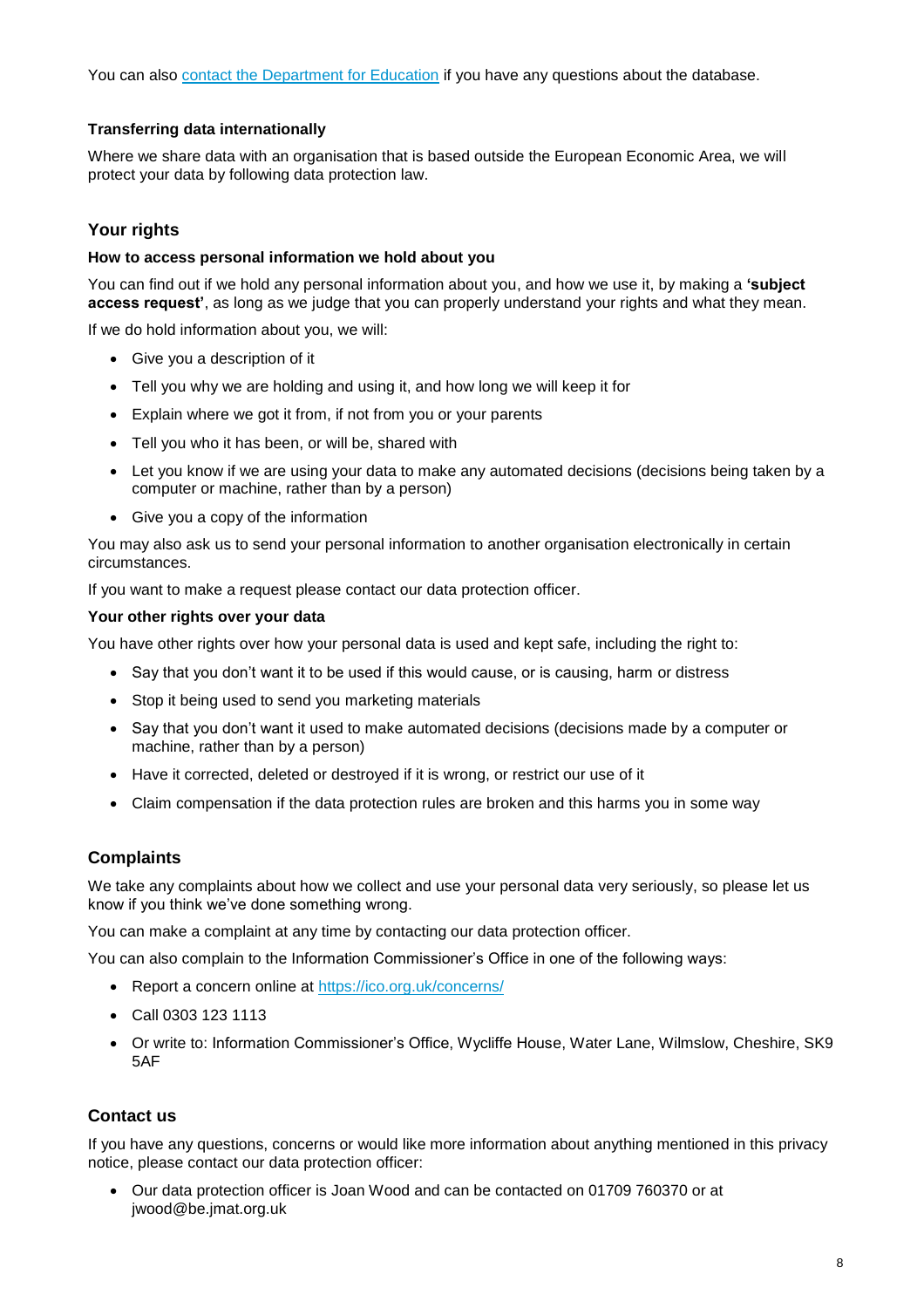*This notice is based on the [Department for Education's model privacy notice](https://www.gov.uk/government/publications/data-protection-and-privacy-privacy-notices) for pupils, amended to reflect the way we use data in this school.*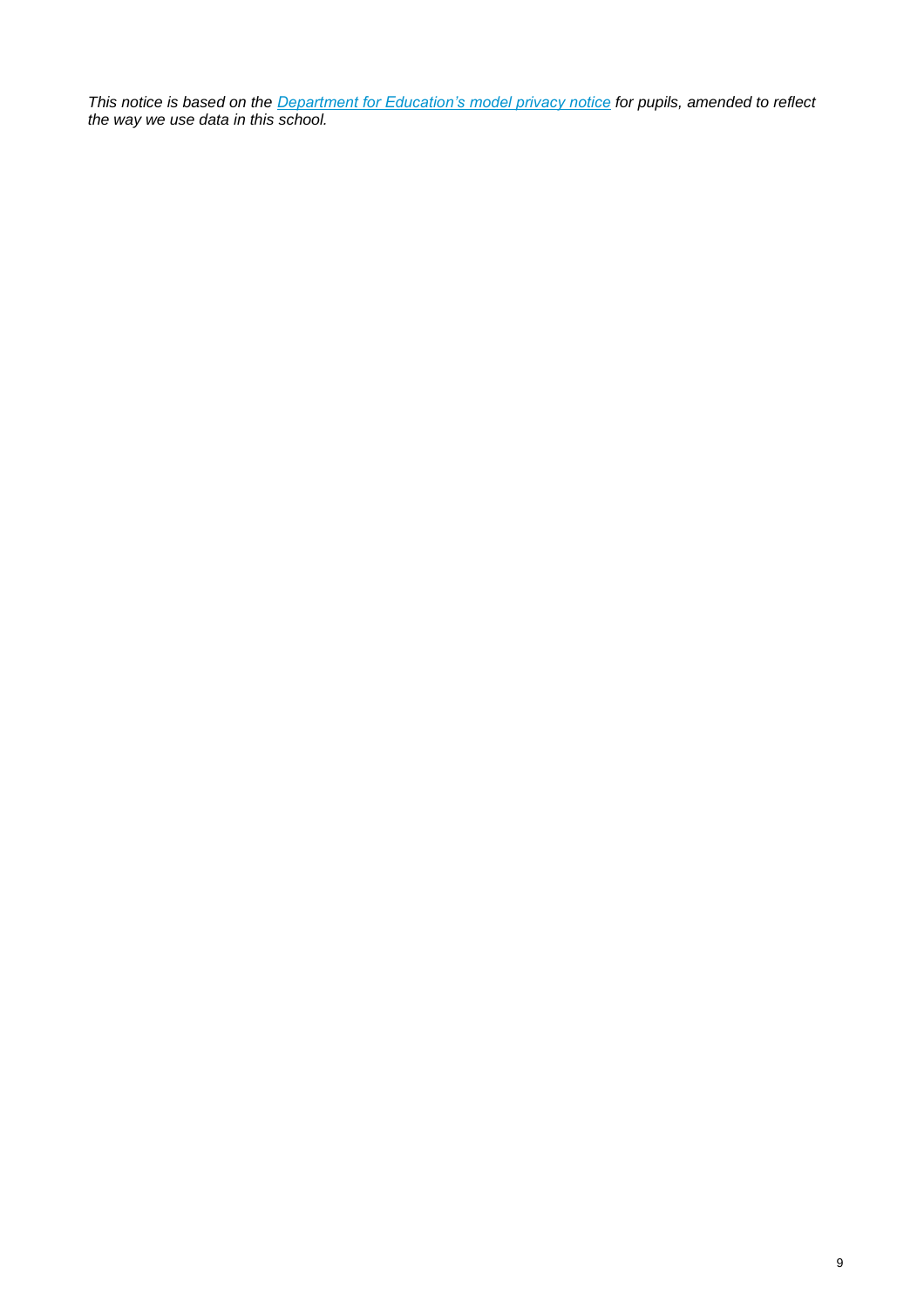# **3. Privacy notice for staff**

Under data protection law, individuals have a right to be informed about how the school uses any personal data that we hold about them. We comply with this right by providing 'privacy notices' (sometimes called 'fair processing notices') to individuals where we are processing their personal data.

This privacy notice explains how we collect, store and use personal data about individuals we employ, or otherwise engage, to work at our school.

We Wath C of E Primary, Barnsley Road Wath Upon Dearne, Rotherham, S63 6PY, are the 'data controller' for the purposes of data protection law.

Our data protection officer is Joan Wood (see 'Contact us' below).

# **The personal data we hold**

We process data relating to those we employ, or otherwise engage, to work at our school. Personal data that we may collect, use, store and share (when appropriate) about you includes, but is not restricted to:

- Contact details
- Date of birth, marital status and gender
- Next of kin and emergency contact numbers
- Salary, annual leave, pension and benefits information
- Bank account details, payroll records, National Insurance number and tax status information
- Recruitment information, including copies of right to work documentation, references and other information included in a CV or cover letter or as part of the application process
- Qualifications and employment records, including work history, job titles, working hours, training records and professional memberships
- Performance information
- Outcomes of any disciplinary and/or grievance procedures
- Absence data
- Copy of driving licence
- Photographs
- CCTV footage
- Data about your use of the school's information and communications system

We may also collect, store and use information about you that falls into "special categories" of more sensitive personal data. This includes information about (where applicable):

- Race, ethnicity, religious beliefs, sexual orientation and political opinions
- Trade union membership
- Health, including any medical conditions, and sickness records

#### **Why we use this data**

The purpose of processing this data is to help us run the school, including to:

- Enable you to be paid
- Facilitate safe recruitment, as part of our safeguarding obligations towards pupils
- Support effective performance management
- Inform our recruitment and retention policies
- Allow better financial modelling and planning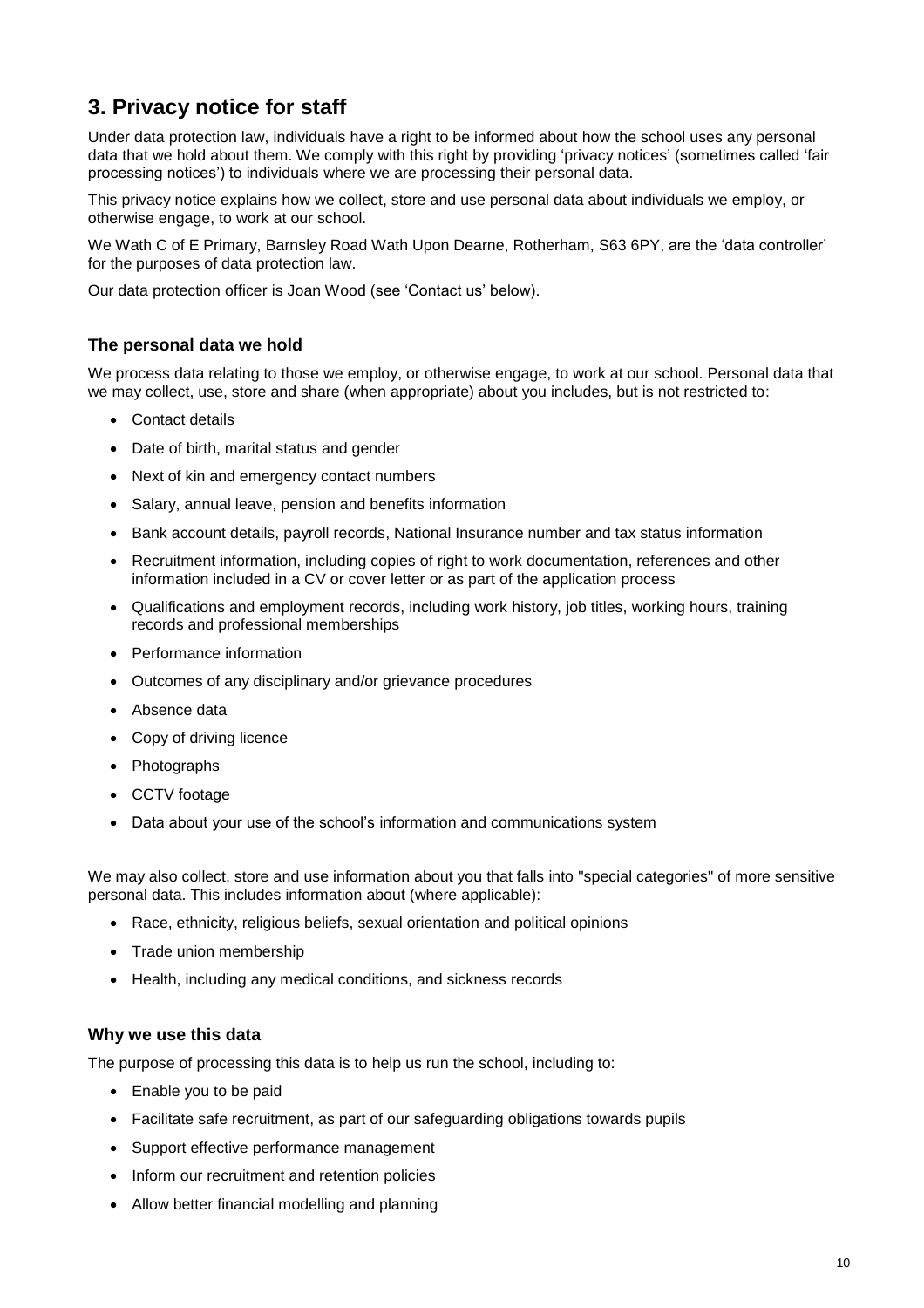- Enable ethnicity and disability monitoring
- Improve the management of workforce data across the sector
- Support the work of the School Teachers' Review Body

# **Our lawful basis for using this data**

We only collect and use personal information about you when the law allows us to. Most commonly, we use it where we need to:

- Fulfil a contract we have entered into with you
- Comply with a legal obligation
- Carry out a task in the public interest

Less commonly, we may also use personal information about you where:

- You have given us consent to use it in a certain way
- We need to protect your vital interests (or someone else's interests)
- We have legitimate interests in processing the data

Where you have provided us with consent to use your data, you may withdraw this consent at any time. We will make this clear when requesting your consent, and explain how you go about withdrawing consent if you wish to do so.

Some of the reasons listed above for collecting and using personal information about you overlap, and there may be several grounds which justify the school's use of your data.

#### **Collecting this information**

While the majority of information we collect from you is mandatory, there is some information that you can choose whether or not to provide to us.

Whenever we seek to collect information from you, we make it clear whether you must provide this information (and if so, what the possible consequences are of not complying), or whether you have a choice.

#### **How we store this data**

We create and maintain an employment file for each staff member. The information contained in this file is kept secure and is only used for purposes directly relevant to your employment.

Once your employment with us has ended, we will retain this file and delete the information in it in accordance with our records management policy.

*Our records Management policy can be found at* 

# **Data sharing**

We do not share information about you with any third party without your consent unless the law and our policies allow us to do so.

Where it is legally required, or necessary (and it complies with data protection law) we may share personal information about you with:

- *Our local authority – to meet our legal obligations to share certain information with it, such as safeguarding concerns*
- *The Department for Education*
- *Your family or representatives*
- *Educators and examining bodies*
- *Our regulator [specify as appropriate e.g. Ofsted, Independent Schools Inspectorate]*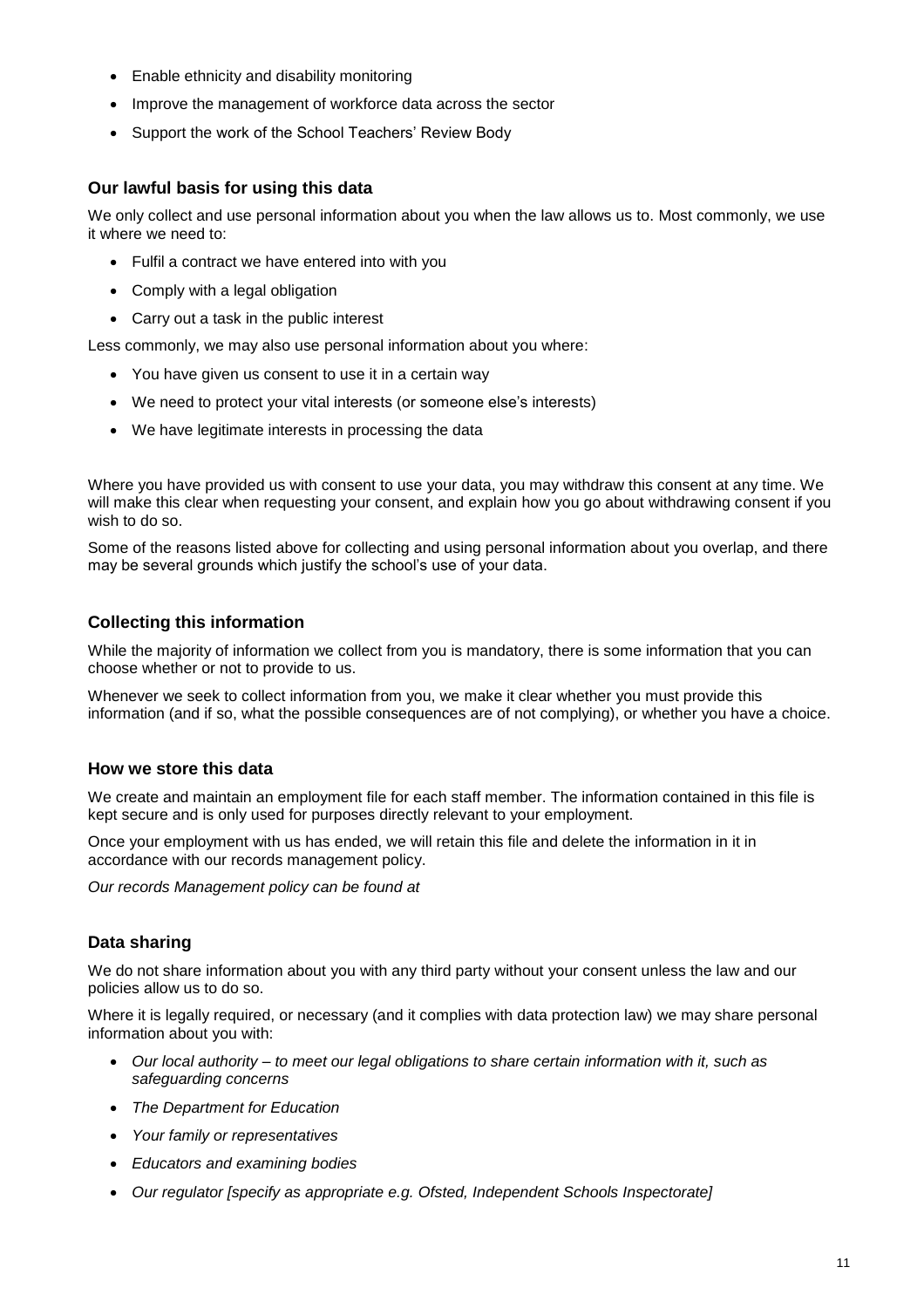- *Suppliers and service providers – to enable them to provide the service we have contracted them for, such as payroll*
- *Financial organisations*
- *Central and local government*
- *Our auditors*
- *Survey and research organisations*
- *Trade unions and associations*
- *Health authorities*
- *Security organisations*
- *Health and social welfare organisations*
- *Professional advisers and consultants*
- *Charities and voluntary organisations*
- *Police forces, courts, tribunals*
- *Professional bodies*
- *Employment and recruitment agencies*

#### **Transferring data internationally**

Where we transfer personal data to a country or territory outside the European Economic Area, we will do so in accordance with data protection law.

# **Your rights**

#### **How to access personal information we hold about you**

Individuals have a right to make a **'subject access request'** to gain access to personal information that the school holds about them.

If you make a subject access request, and if we do hold information about you, we will:

- Give you a description of it
- Tell you why we are holding and processing it, and how long we will keep it for
- Explain where we got it from, if not from you
- Tell you who it has been, or will be, shared with
- Let you know whether any automated decision-making is being applied to the data, and any consequences of this
- Give you a copy of the information in an intelligible form

You may also have the right for your personal information to be transmitted electronically to another organisation in certain circumstances.

If you would like to make a request, please contact our data protection officer.

#### **Your other rights regarding your data**

Under data protection law, individuals have certain rights regarding how their personal data is used and kept safe. You have the right to:

- Object to the use of your personal data if it would cause, or is causing, damage or distress
- Prevent your data being used to send direct marketing
- Object to the use of your personal data for decisions being taken by automated means (by a computer or machine, rather than by a person)
- In certain circumstances, have inaccurate personal data corrected, deleted or destroyed, or restrict processing